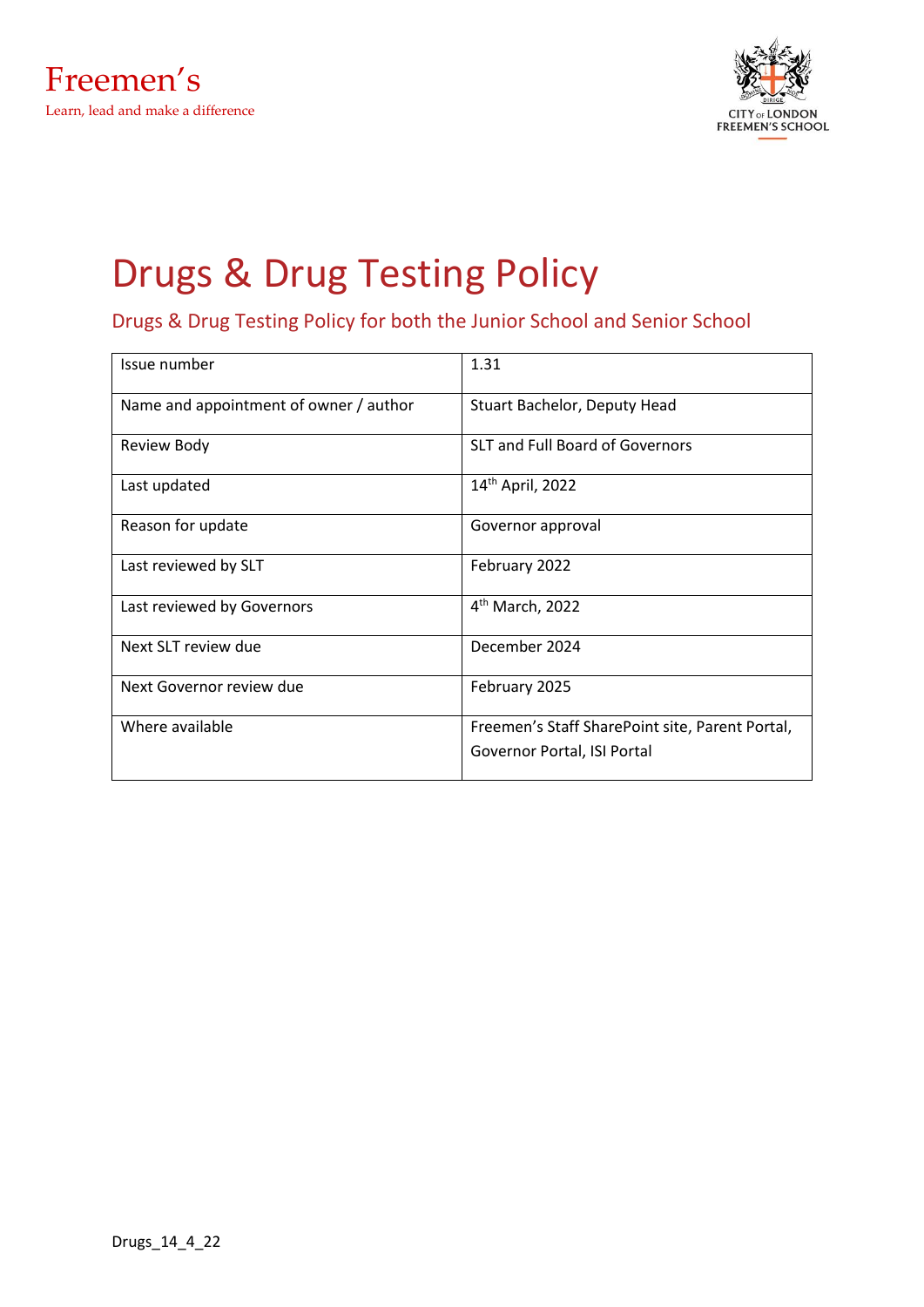





# **Policy for Drugs and Drugs Testing**

#### **1. Introduction**

With 38% of 15-year-olds nationally admitting to having taken drugs<sup>1</sup>, we wish to ensure that Freemen's pupils are given every support to avoid the dangers of drug use both in and out of term time and to create an environment free from drugs in the School.

In all contexts, we aim as a School to find the right balance between a strong disciplinary line and an educational principle that one can learn from mistakes, though essentially any drug use is not tolerated at Freemen's and breaches the School's code of conduct. This said, we wish to establish a culture here where students feel that they can ask for help knowing that taking such a step could lead to support.

This Policy applies to all pupils at Freemen's, including boarders, and should be read in conjunction with our *Behaviour Policy, Exclusions Policy* and *Searches & Confiscation Policy*.

# **2. Definition**

The substances covered by this policy and referred to as 'drugs' are:

- All illegal drugs (that is, those compiled in the Misuse of Drugs Act, 1971);
- Volatile substances which give off gas or vapour and which can be inhaled (e.g. alkyl nitrates, ketamine, 'poppers'), excluding legal 'vaping' products;
- Misuse of over-the-counter and prescription medicines;
- So-called 'legal highs', including nitrous oxide.

<sup>&</sup>lt;sup>1</sup> 2018 figures from a NHS national survey. Se[e https://digital.nhs.uk/data-and](https://digital.nhs.uk/data-and-information/publications/statistical/statistics-on-drug-misuse/2016)[information/publications/statistical/smoking-drinking-and-drug-use-among-young-people-in](https://digital.nhs.uk/data-and-information/publications/statistical/statistics-on-drug-misuse/2016)[england/2018/part-8-drug-use-prevalence-and-consumption](https://digital.nhs.uk/data-and-information/publications/statistical/statistics-on-drug-misuse/2016)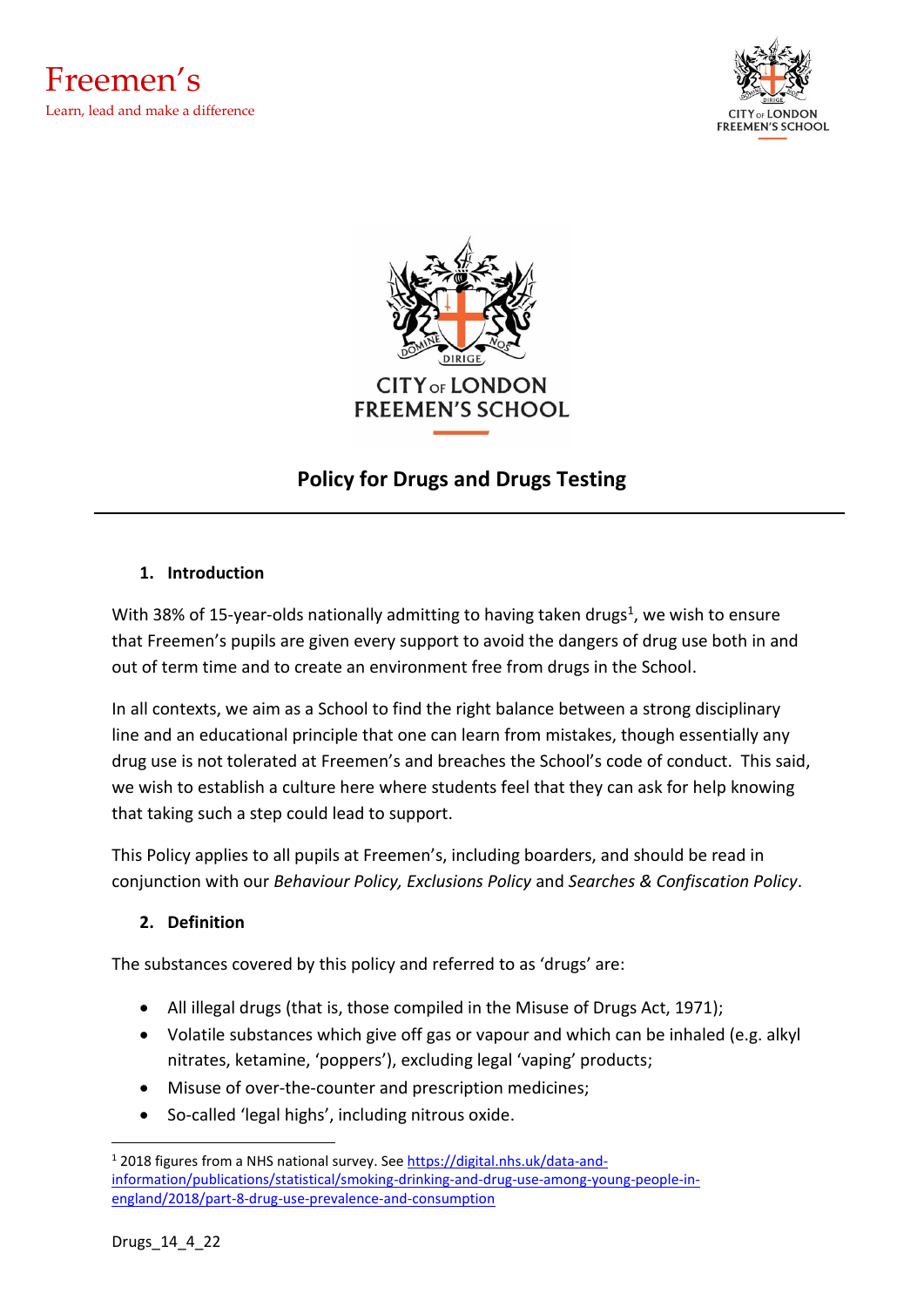



#### **3. Scope and authority of policy**

Any student involved with the misuse or distribution of drugs either on school premises during term-time, while on a School trip or while representing the School would expect to lose his/her right to remain at Freemen's.

Similarly, any reported misuse of drugs which takes place when the pupil is not under the duty of care of the School, and which could either have an impact upon any Freemen's pupil and/or bring the School into disrepute, is likely to have severe disciplinary consequences up to and including permanent exclusion. Where the circumstances of drug misuse mean that there is neither any such impact nor the School at risk of being brought into disrepute, the pupil and his / her parents are required to sign a contract (see paragraph 4 and Appendix A below for details).

Distribution of drugs by a Freemen's pupil at any time and under any circumstances would also lead to severe disciplinary consequences up to and including permanent exclusion.

#### **4. Education and prevention**

In relation to any possible involvement of a pupil with drugs it is vital that parents and School stand shoulder to shoulder. The School is dependent upon - and grateful for - any reinforcement of the School's stance on drugs that parents are able to provide. In addition, it is expected that parents do not condone involvement with drugs in any way. Parents will no doubt be vigilant during School holidays in ensuring that no involvement with drugs occurs. Indeed, it needs to be made clear that any such involvement during the school holidays may impact on the pupil, the School, members of the School or the School community and may result in onerous consequences following the pupil's return to School.

We aim to educate pupils, staff and parents at regular intervals about illegal and 'legal' substances through Personal, Social and Health Education, Sixth Form Enrichment, INSET and through talks from visiting specialists. We aim to give pupils confidence and skills and strategies that they can engage to avoid pressure from peers.

When visiting experts deliver lectures, care is taken to ensure that those selected share the School's values**.** Visiting specialists impart information about the law on drug use, the physiological and psychological effects of drugs, and the implications of drug use for the individual and for society.

Drug education within the PSHE programme explores ways of helping pupils to resist undesirable forms of peer pressure, including pressure to experiment with drugs, and to confront the question of drugs in terms of responsible decision-making.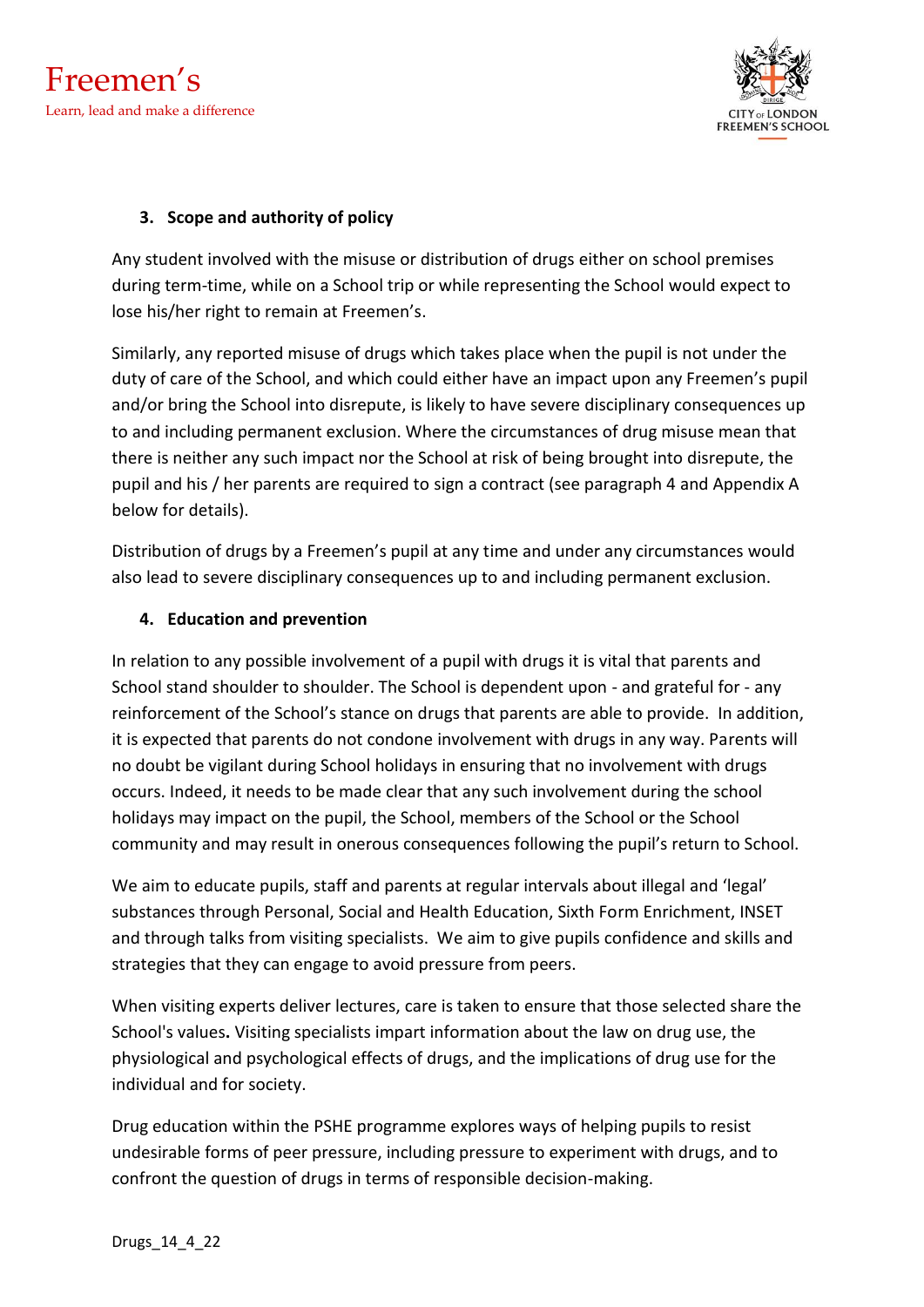

Staff involved in PSHE and drug education programmes receive training, which will enable them to provide accurate information, deal with queries, and deliver a clear and consistent message. In addition, members of staff are trained to be made aware of the signs which may indicate drug use and where they see these signs are under instructions to inform the Deputy Head of their concerns immediately.

Pupils have access to School Nurses, School Chaplain and School Counsellor for qualified medical advice and counselling. Any such assistance is subject to the normal rules on medical and clergy confidentiality.

Any pupil who volunteers anxiety or concern about their involvement with drugs to a member of Staff will be supported in order that they may steer clear from drugs during their career at Freemen's. This support will be on condition that both the pupil and his or her parents agree to the pupil receiving counselling and undergoing periodic urine testing, both at parents' expense, at the school's discretion, during the remainder of the pupil's time at the school. If such a test is found to be positive, then the pupil shall be required to leave the school immediately, whether or not the abuse took place on school premises or during term-time. The terms of the pupil's future place in the School are outlined in a contract which must be signed by both parents and pupil (Appendix A). If an investigation is already underway, a pupil's coming forward would be negated. Offering to place a pupil onto a contract is at the School's discretion.

From time to time the School may employ a professionally trained and accredited handler to bring in a drugs search dog to search common areas of the School. Notice of any particular such visit is not given to pupils, parents or staff.

# **5. Discipline**

It is explicitly stated in the School Rules that the use, supply or involvement with drugs or any harmful substance is forbidden.

If a pupil is suspected of taking drugs at School or of being under the influence of drugs at School, the Deputy Head will be responsible for conducting an investigation. This investigation and any necessary searches of rooms/personal property will be conducted in line with the School's *Searches and Confiscation Policy*. Parents will be kept informed as far as it is practical so-to-do.

Suspicions of drug use may arise from physiological behaviours, evidence of drug paraphernalia or information received by staff, parents or pupils.

As part of the investigation, it might be deemed necessary to authorise a urine or other suitable test which will be carried out in the School Medical Centre.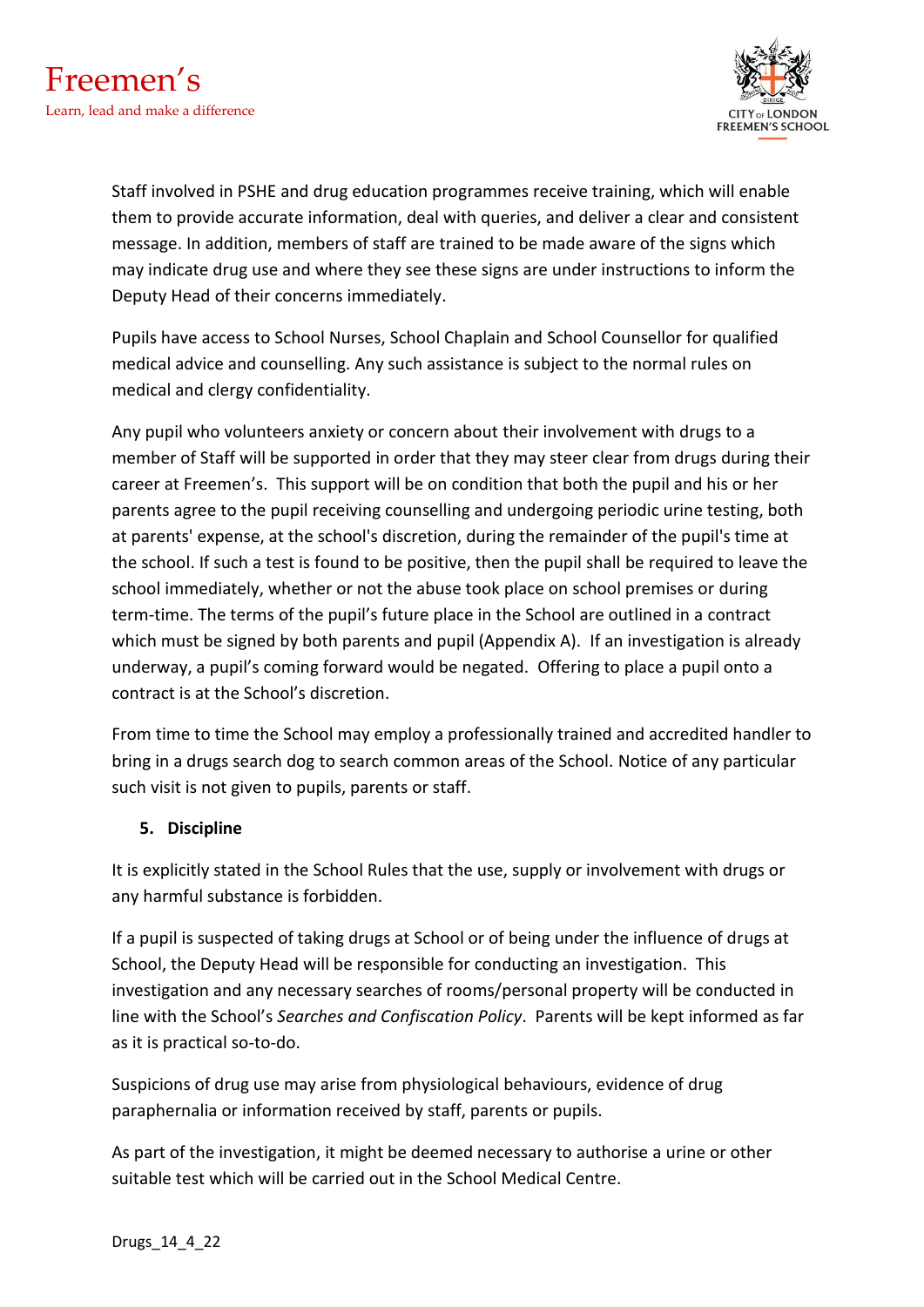

Involvement with drugs is a breach of criminal law. It is the School's policy to notify the police of any breach of the law on drugs on school premises. The School reserves the right, however, to carry out its own disciplinary proceedings whatever may or may not be decided by the police and at a time independent of any proceedings initiated by the police.

# **6. Testing Procedure**

Given sufficient evidence, a pupil may be asked by the Deputy Head to take a urine or other suitable test straight away; consent to such a test is outlined in the parent contract. Refusal to take a test will be perceived as a strong presumption of a pupil's involvement with drugs and constitutes a breach of the School's disciplinary procedures.

The type of testing used varies depending upon the circumstances, but in each case standardised procedures are used which are designed both to ensure the fairness of the test and reduce to a minimum any stress the subject may feel. The purpose of a test in these circumstances is to give a clear indication as to whether or not drugs have been taken recently. Urine sampling is designed to give an indication of very recent activity.

Parents or guardians will be informed, by the Deputy Head, before a test is carried out, except in circumstances where (after reasonable efforts have been made) it proves impossible to contact them.

# **7. Disciplinary outcomes**

If, as a result of the Deputy Head's investigation, he or she believes there is sufficient evidence of drug misuse, the matter will be referred to the Headmaster. The Headmaster will then convene a hearing first, to decide whether the evidence supports a finding of involvement of the pupil in drugs and second, to apply the School Rules in which case permanent exclusion of the pupil must be expected. This hearing will usually involve the pupil, his/her parents or guardian, the Deputy Head and such others as may be appropriate.

# **8. Media**

The Headmaster is responsible for any dealings with the media. It is not the School's policy to volunteer any comment on disciplinary matters of any kind, which it considers the private concern of the School and the pupils themselves and their families. In cases where information has reached the media it may, however, be necessary to confirm that an incident has occurred or that disciplinary action has been taken.